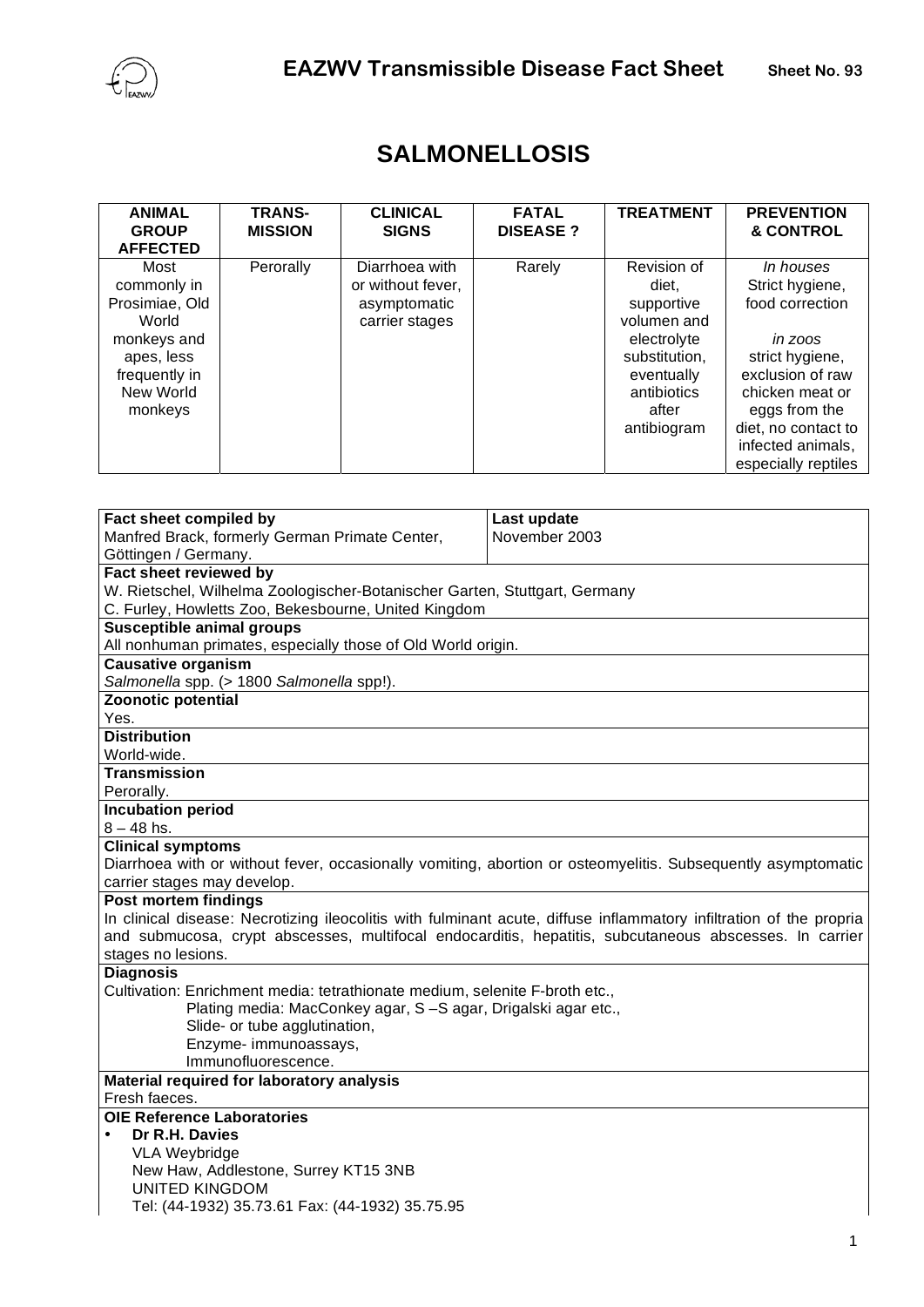

| Email: r.h.davies@vla.defra.gsi.gov.uk                                                                                                                                                                                                                                                                                 |  |  |  |  |
|------------------------------------------------------------------------------------------------------------------------------------------------------------------------------------------------------------------------------------------------------------------------------------------------------------------------|--|--|--|--|
| Dr M. Hartung<br>$\bullet$<br>Bundesinstitut für Risikobewertung (Federal Institute for Risk Assessment)<br>P.O. Box 330013, 14191 Berlin<br><b>GERMANY</b><br>Tel: (49.30) 84.12.22.12 Fax: (49.30) 84.12.29.52<br>Email: m.hartung@bfr.bund.de<br>Web: http://www.bfr.bund.de                                        |  |  |  |  |
| <b>Dr Cornelius Poppe</b><br>$\bullet$<br>Laboratory for Foodborne Zoonoses, Guelph Laboratory, Health Canada, Public Health Agency of Canada<br>110 Stone Road West, Guelph, Ontario, N1G 3W4<br><b>CANADA</b><br>Tel: (1.519) 822.33.00 Fax: (1.519) 822.22.80<br>Email: cpoppe@sympatico.ca                         |  |  |  |  |
| $\bullet$<br><b>Dr Antonia Ricci</b><br>Istituto Zooprofilattico Sperimentale delle Venezie, National Reference LaboratoryL for Salmonella<br>Viale Dell'Università 10, 35020 Legnaro (PD)<br><b>ITALY</b><br>Tel: (39.049) 808.42.96 Fax: (39.049) 883.02.68                                                          |  |  |  |  |
| Email: aricci@izsvenezie.it                                                                                                                                                                                                                                                                                            |  |  |  |  |
| Relevant diagnostic laboratories<br>1. Local veterinary or medical laboratories.                                                                                                                                                                                                                                       |  |  |  |  |
|                                                                                                                                                                                                                                                                                                                        |  |  |  |  |
| Nationales veterinärmedizinisches Referenzlabor für Salmonellen, Bundesinstitut für gesundheitlichen<br>2.<br>Verbraucherschutz, Postfach 330013, 14191 Berlin, Germany<br>Tel.: 030-84 12 0<br>Fax.: 030-84 12 33 74                                                                                                  |  |  |  |  |
| Nationales Referenzzentrum für Salmonellen und andere bakterielle Enteritiserreger am Robert-Koch-<br>3.<br>Institut (Bereich Wernigerode),<br>FG 11 - Bakterielle Infektionen,<br>Burgstr. 3<br>D 38855 WERNIGERODE, Germany<br>Tel.: $039 - 679 - 206$<br>$\epsilon$<br>"<br>Fax:<br>207<br>e-mail: tschaepeh@rki.de |  |  |  |  |
|                                                                                                                                                                                                                                                                                                                        |  |  |  |  |
| 4. Institut für Veterinär-Bakteriologie der Universität Bern, Länggass-Strasse 122, CH-3012 Bern,<br>Switzerland                                                                                                                                                                                                       |  |  |  |  |
| <b>Treatment</b>                                                                                                                                                                                                                                                                                                       |  |  |  |  |
| Revision of the diet, elimination of accompanying parasites, supportive treatment (volumen- and electrolyte<br>substitution). If necessary antibiotic treatment after preceeding antibiograms. Antibiograms necessary because<br>of increasing multiresistance of Salmonella spp.                                      |  |  |  |  |
| Prevention and control in zoos                                                                                                                                                                                                                                                                                         |  |  |  |  |
| Rodent control, good hygienic practices, no feeding of raw chicken meat and eggs, separation of infected                                                                                                                                                                                                               |  |  |  |  |
| animals.<br><b>Suggested disinfectant for housing facilities</b>                                                                                                                                                                                                                                                       |  |  |  |  |
|                                                                                                                                                                                                                                                                                                                        |  |  |  |  |
| <b>Notification</b>                                                                                                                                                                                                                                                                                                    |  |  |  |  |
| <b>Guarantees required under EU Legislation</b>                                                                                                                                                                                                                                                                        |  |  |  |  |
| <b>Guarantees required by EAZA Zoos</b>                                                                                                                                                                                                                                                                                |  |  |  |  |
|                                                                                                                                                                                                                                                                                                                        |  |  |  |  |
| Measures required under the Animal Disease Surveillance Plan                                                                                                                                                                                                                                                           |  |  |  |  |
| Measures required for introducing animals from non-approved sources                                                                                                                                                                                                                                                    |  |  |  |  |